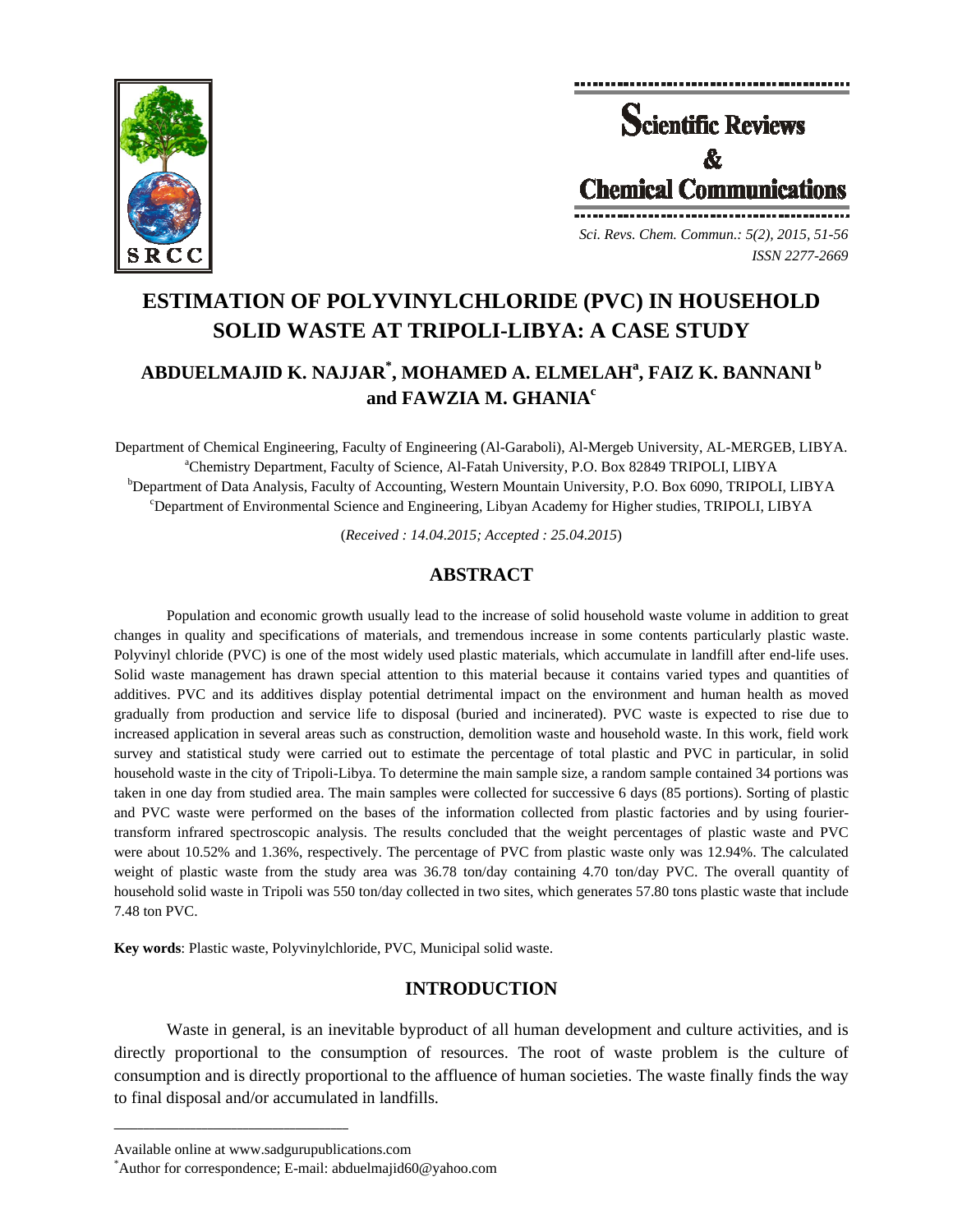Municipal solid waste (MSW) landfills receive a large variety of materials generated by industry, household, agriculture and other streams<sup>1,2</sup>. Cities have become major centers of consumption and waste generation all over the world. Cities use some 755 of the world resources and release a similar proportion of waste. Waste generated by the traditional societies was little and simple, mostly containing natural and organic matter, while those generated by the modern technological societies are large and complex. Industrial products were composed of relatively limited number of material from natural resources. Technological advancement has created a new category of synthetic materials. Increasing complexities have occurred in the composition of solid waste ever since the technological revolution of the  $20<sup>th</sup>$  century. Waste components that have an important influence on the composition of MSW are plastics waste<sup>2</sup>. Percentage of plastics in MSW has increased tremendously during the last 50 years. The use of plastic has increased from almost non-measurable quantities in the 1940s to about 8 and 10% per year, by weight<sup>3,4</sup>. The plastic waste produced from different waste streams such as solid household waste.

Population and economic growth not only lead to increase in volume of solid household waste but also to great changes in its specification and contents. These is tremendous increase in some nonbiodegradable contents, particularly plastic waste, which contain toxic additives. That has attracted great concern because most plastic materials cannot be easily decomposed in nature and hence, their safe disposal is creating extraordinary technical, health, environmental, economic, political and social problems<sup>2</sup>. PVC is one of the most widely accumulated plastic materials in landfill after end-life uses. Solid waste management draw special attention to this material because it contains different types and quantities of chemical additives<sup>5</sup>. PVC and its additives display potential detrimental impact on the environment and human health as moved gradually from production and service life to disposal (burial and incineration) $6,7$ .

Data on PVC waste in different waste streams are of great importance for annual waste analysis. Several studies were carried out to estimate the percentage of this polymer in different waste streams<sup>8</sup>. Accordingly, the most important increase in future PVC waste arising can be expected in construction and demolition waste and in household waste. The amount is based on several parameters such as industrial prosperities, consumption, life span and education. In general, data on PVC accumulation in landfills in Libya are very limited and information on PVC waste arising and amounts of PVC waste being landfill is unavailable. This work has focused on the estimation of the weight percentage of PVC in household solid waste.

#### **EXPERIMENTAL**

#### **General background on the studied society**

For sampling purposes, each study area was classified on the bases of the degree of urban or rural nature. They vary from being moderately urban to high rural areas. According to daily life style, Tripoli city was selected to be the subject of this study. Tripoli is the capital of Libya and is located in the Northwest of Libya on the Mediterranean Sea. According to the official statistical survey carried in 2006, the population is 1,083,000. It is the center of small industries and trading activities.

#### **Collection of samples**

Statistical study was carried out to estimate the percentage of PVC in household solid waste at Tripoli city. The most difficult part of the study was collecting a representative sample of the study society. To perform the study, primary sources of information for the survey included the solid waste streams management and interview with personnel associated with household solid waste collection and disposal wa collected. This information was essential in planning the characterization study. Basic questioner was proposed and implemented. This information involved collection points and areas, applied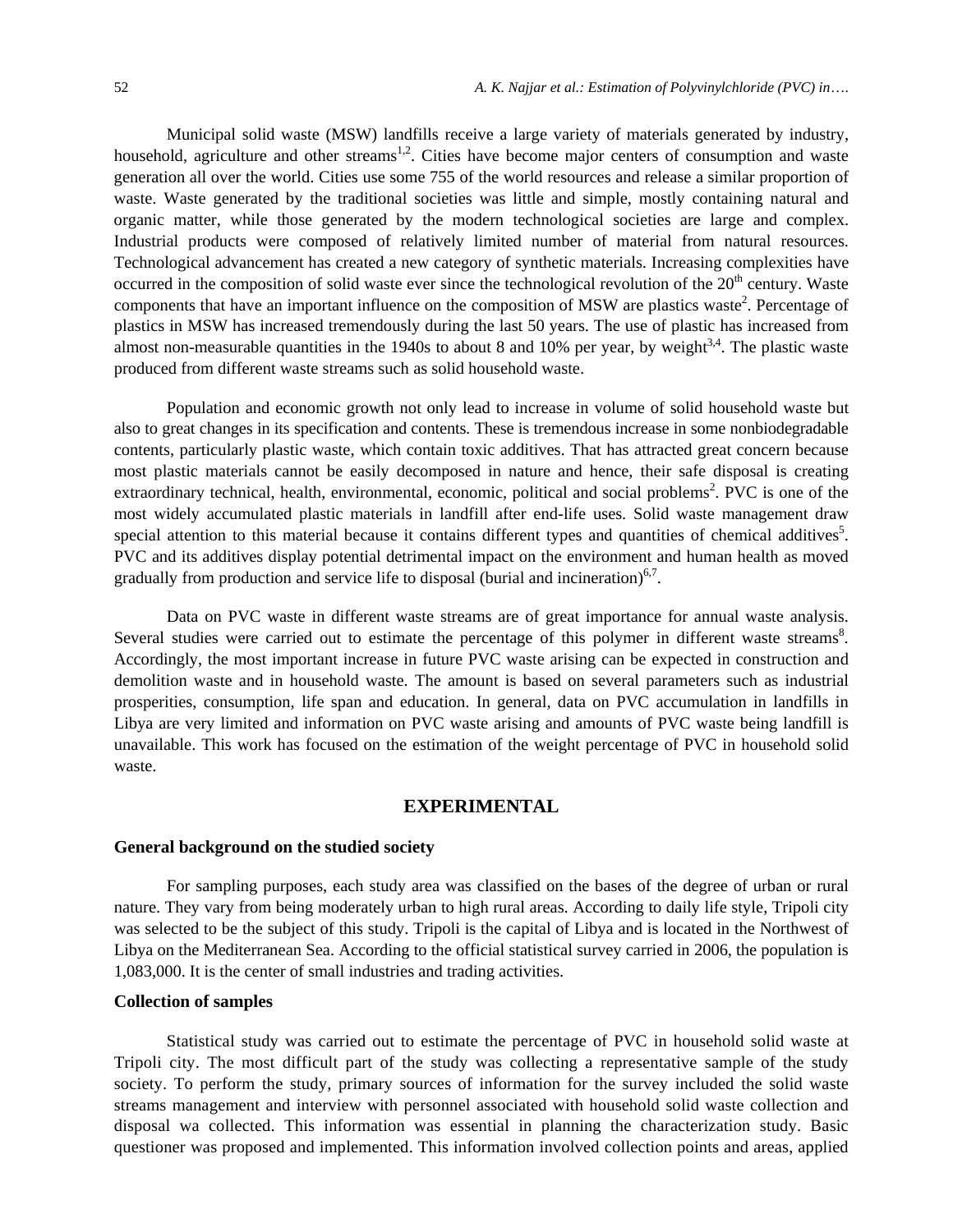facilities, daily weight of household solid waste and other relevant data. This data is utilized for collecting random sample for one day. Full details of the statistical study were reported elsewhere<sup>9</sup>. Field sampling at Al-Swani Factory for organic fertilizer production as a disposal site involves selecting unbiased representative loads of waste to be sampled, taking a sample weighting about 200 Kg from each load, and sorting the sample into different material categories. Each material category was then weighted and disposed or recycled.

#### **Collection of random sample**

Random sample was selected to identify several parameters such as number of real size and number of samples, which determine the study society, degree of confidence and standard deviation of results. The sample was collected in one day, weighted and the plastic materials were sorted manually. The plastic waste was then weighted and characterized.

#### **Collection of main samples**

Main samples from solid waste at Tripoli city were taken for permanent 6 days from studying area (Tripoli city). The sampling date was carefully selected. The quantity of plastic of plastic waste from each sample was determined and the contents were identified as described previously. The collected data were statistically analyzed using SPSS software version 11.0.

#### **Characterization of the plastic waste**

Solid waste should be measured by weight because its density can vary significantly by types of waste materials. The sorted plastic from household solid waste at Tripoli was weighted initially. The plastic waste content (types of plastic) were identified on the bases of information collected from manufacturers and chemically by using Fourier-Transform Infrared Spectroscopy (FTIR Bruker Tensor 37).

#### **RESULTS AND DISCUSSION**

Solid waste from Tripoli city, in general constitute a large portion of the waste stream and this study is considered the household solid waste only. This waste stream is collected by Government and private company. The waste composition is food remains, paper plastic, metal cans and others. The major components of the waste were food and different plastic materials. The organic matters in the waste were disposed by recycling into organic fertilizer for agriculture purposes.

FTIR is a very effective technique for the analysis of different plastic materials and its additives<sup>10</sup>. It has been a classical method for identification of plastic analysis for many years. Different samples from the collected plastic were analyzed by FTIR to identify the chemical nature and then the sorting process is completed. Fig. 1 represents the FTIR spectra as an example of PVC waste and reference PVC material. It is clear that both spectra are similar and the absorption bands characterizes the present the PVC material.

According to data collection from the landfill, the total household waste collected in Tripoli city was 550 tons/day. Only 350 tons was received at the organic fertilizer plant (Al-Swani-Libya) and the rest was sent to other factory. Number of portions in the random sample taken was determined to be 34. The average weight of the portion was 200 Kg. The collected data for the random sample was analyzed statistically. The arithmetic mean of total plastic and PVC material from total solid waste are given in Table 1. It can be seen from the table that the calculated mean of total plastic is 0.112128 with standard deviation of 0.0458692 while the presence of PVC in solid waste is 0.010300 with standard deviation of 0.0071217. Furthermore,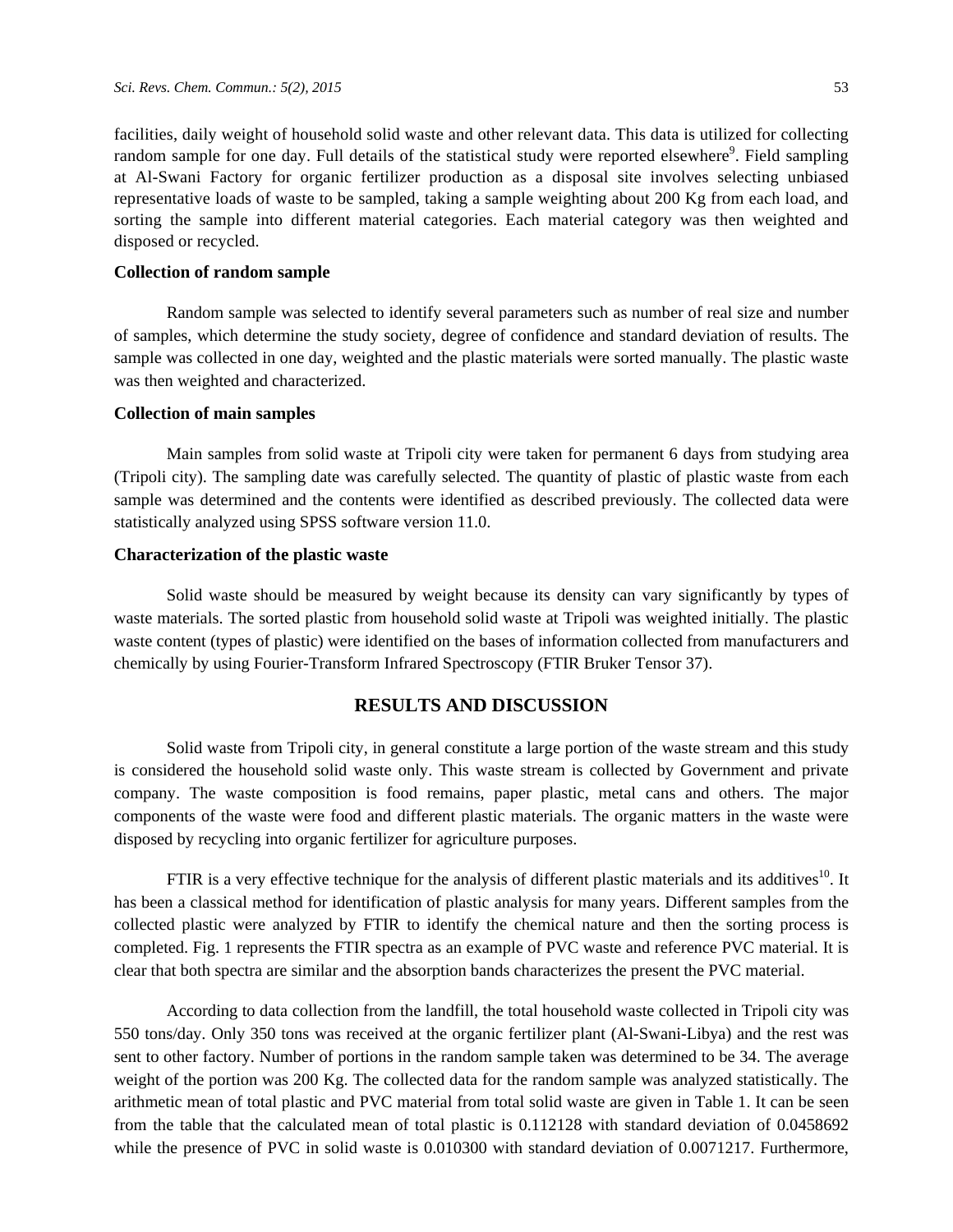the weight percentage of total plastic and PVC in the household solid waste were 11.21% and 1.03%, respectively.



**Fig. 1: Sample of the FTIR spectra of PVC waste and virgin PVC material**

| Table 1: The arithmetic mean and standard deviation of total plastics and PVC random samples in |  |  |  |  |  |
|-------------------------------------------------------------------------------------------------|--|--|--|--|--|
| household solid waste at Tripoli city                                                           |  |  |  |  |  |

| Waste material | <b>Number of portions</b> | <b>Arithmetic mean</b> | <b>Standard deviation</b> |
|----------------|---------------------------|------------------------|---------------------------|
| Total plastic  | 34                        | 0.112128               | 0.0458692                 |
| PVC.           | 34                        | 0.010300               | 0.0071217                 |
| Other plastics | 34                        | 0.101828               | 0.0409415                 |

The analyzed data obtained for the random sample showed that the number of portions needed to be taken for 6 days are between 81 and 100 at 95% accuracy. For practical reasons, the number of portions has been taken, was 85, which located between targeted number of portions and agreed with the mentioned accuracy The calculated arithmetic mean of plastic waste, PVC and other plastic materials in household solid waste at Tripoli city, are presented in Table 2. This data elaborated that the percentage of total plastic and PVC waste were about 10.52% and 1.36%, respectively. Furthermore, the percentage of PVC waste in total plastic waste in Tripoli was 12.94%. According to National Environmental Report<sup>4</sup>, the percentage of total plastic in house hold solid waste was 7.80% in the year 2000. This indicates that the percentage has increased. The increase in the amount of plastic disposal was not because recycling dropped, but probably was due to increased generation of plastic waste, leading to greater tonnage being disposed. The polyvinylchloride waste from household includes pipes, toys, cables, furniture, agriculture, electric/ electronic items and many others.

**Table 2: The arithmetic, mean, and standard deviation of total plastic PVC in household solid waste at Tripoli city in the main samples** 

| <b>Waste material</b> | <b>Number of portions</b> | Arithmetic mean | <b>Standard deviation</b> |
|-----------------------|---------------------------|-----------------|---------------------------|
| Total plastic         | 85                        | 0.1051857       | 0.03437023                |
| PVC.                  | 85                        | 0.0136007       | 0.00841520                |
| Other plastics        | 85                        | 0.0915850       | 0.02750468                |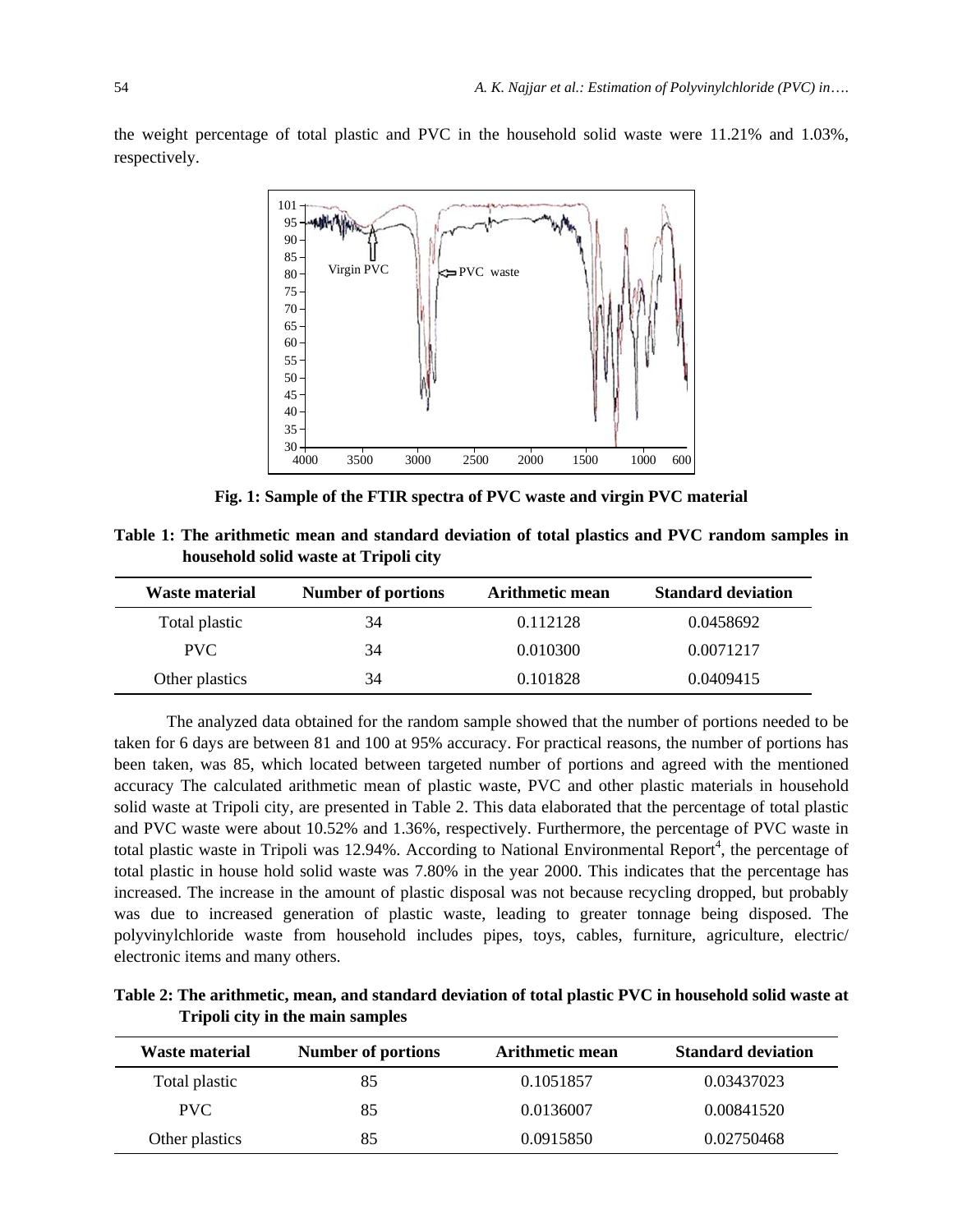Based on the statistical results obtained, the amount of total plastic and PVC in the collected household solid waste at Tripoli was calculated to be 57.80% ton/day and 7.84 ton/day, respectively. These huge generated quantities are accumulated in landfill and eventually lettering and harming the environment. The plastic waste needed to be collected and stored prior to disposal and recycling. Sorting of plastic waste is relatively costly process and elimination of the cost can be achieved by the inclusion of the population. The residents are responsible for sorting and collecting the plastic waste from the source. The public also has needs to be educated on how to use the environmentally friendly products when ever possible. In 2006, Maldonado<sup>11</sup> established a program for the minimization and recycling of organic matter in an academic

organization in Southeast Mexico. He showed that the amount of waste sent to the final disposal site could be reduced by thirds of the quantity and at the same time created environmental awareness among the institution's members. The cost benefit was also analyzed and showed that, after a while, the program may even become profitable.

#### **CONCLUSION**

This study was carried out to estimate the percentage of polyvinylchloride in household solid waste at Tripoli-Libya. To achieve this aim, a systematic statistical study was implemented at 95% accuracy. Random sample was taken and number of representative sample portion was identified to be between 81 and 100. The general conclusions of the present work are:

- (i) The weight percent of plastic waste in the household solid waste at Tripoli was higher than that obtained in the other study.
- (ii) Total plastic in the solid waste was estimated to be 10.52% and PVC was 1.36.
- (iii) The rate of total plastic waste generated was 57.80 ton/day and PVC was 7.84 ton/day in the studied society.
- (iv) Data base needs to be established to provide information on waste generation and can be utilized in recycling of plastic materials and others.

#### **REFERENCES**

- 1. N. H. Mutha, M. Patel and V. Premnath, Plastic Materials Flow Analysis for India, Resources Conser. Recycl., **47**, 222-244 (2006).
- 2. V. Misra and S. D Pandey, Hazardous Waste, Impact on Health and Environment for Development of Better Waste Management Strategies in Future in India, Environ. Int., **31**, 417-431 (2005).
- 3. Environmental Protection Agency, National Waste Data Base, Municipal Waste Composition, Ireland (2001).
- 4. Solid Waste Management, National Environmental Report, Libya (2000).
- 5. K. A. Brown, M. R. Holland, R. A. Boyd, S. Thresh, H. Jones and S. M. Ogilvie, Economic Evaluation of PVC Waste Management, AEA Technol. (2000).
- 6. E. Plinke, N. Wenk, G. Wolff, D. Castiglione and M. Palmark, Mechanical Recycling of PVC Wastes, Study for DG XI of the European Commission, Brussels (2000).
- 7. I. Mersiowsky, Long-term Fate of PVC Products and their Additives in Landfills, Prog. Polym. Sci., **27**, 2227, 2277 (2002).
- 8. D. Braun, Recycling of PVC, Prog. Polym. Sci., **27**, 2171-2195 (2002).